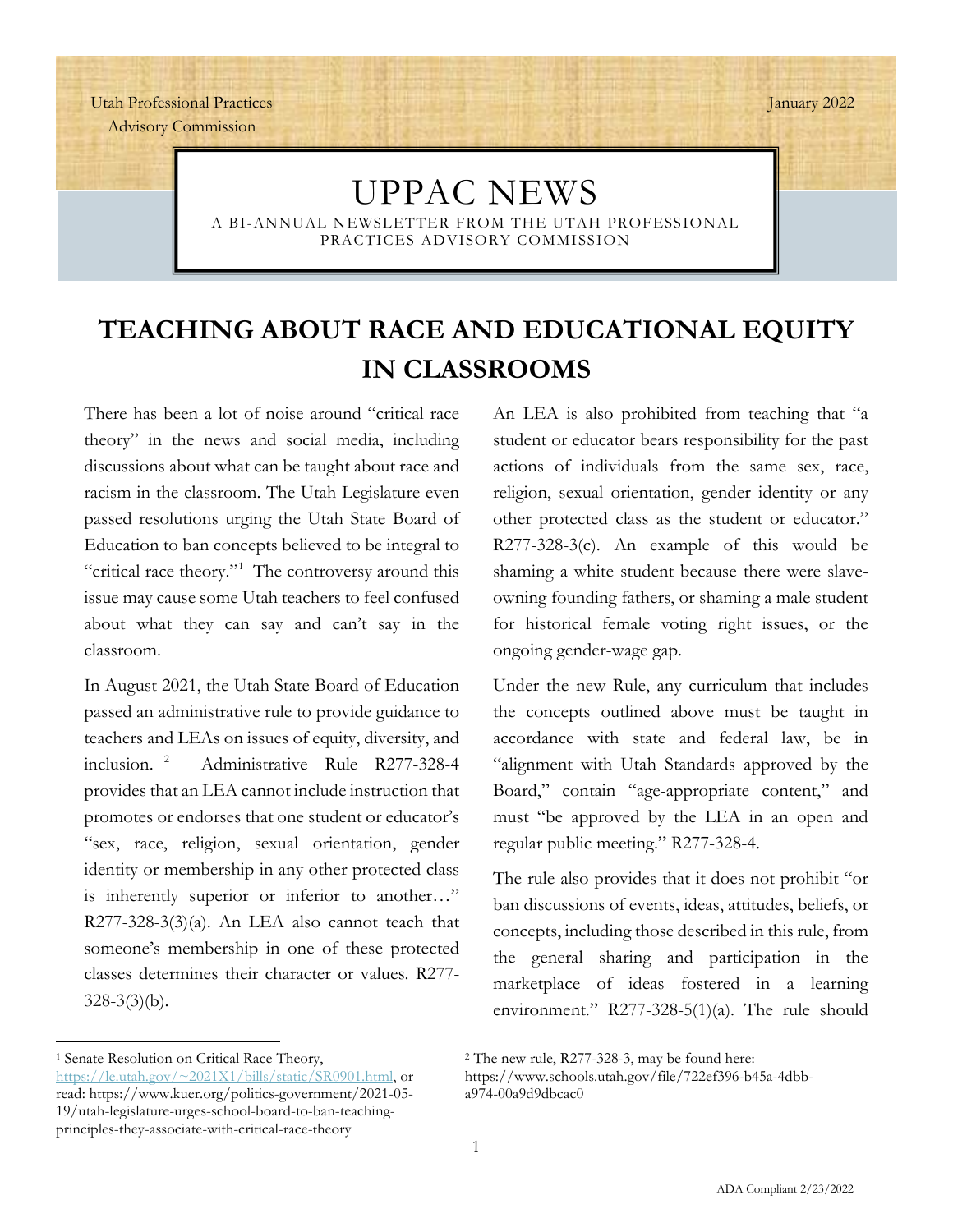also not be interpreted to "promote one idea over sign as a visual aid in classroom discussion. However, another regarding a topic, including those described if the teacher were to hang one of these signs up in

In other words, while the rule does not prohibit as endorsing the idea or concept. classroom discussion or the sharing of ideas that may The rule requires that LEAs offer equity, diversity, be prohibited in this rule, such beliefs cannot be and inclusion training. The State Board is actively promoted or endorsed as part of the classroom working to develop model training to assist your instruction by the educator. LEAs. Be sure to attend your school's educational

concept without endorsing or promoting a particular create inclusive concept without endorsing or promoting a particular R277-328. belief of viewpoint may be a teacher using a "Black Lives Matter Sign" or "Make America Great Again"

in this rule." R277-328-5(1)(b). the classroom throughout the year, this may be seen

One example of how a teacher may discuss a equity training for more information on how to create inclusive classrooms while complying with

## **UPPAC EDUCATOR DISCIPLINE A Summary of Utah State Board of Education Licensing Actions from August to December 2021**

## 20-1759

An educator engaged in boundary violations and 20-1757<br>inappropriate physical contact with students. A An educ student alleged that this included texting, phone conversations and share nude photos with calls, gift-giving, after hours meetings, discussing undercover officers posing as a 13-year-old girl. calls, gift-giving, after hours meetings, discussing the educator's marriage and sex life, and the educator's marriage and sex life, and The educator pled guilty to Attempt to Entice a inappropriately touching the student. The educator Minor by Internet or Text, a class A misdemeanor, inappropriately touching the student. The educator Minor by Internet or Text, a class A misdemeanor, voluntarily and permanently surrendered his and Dealing in Materials Harmful to a Minor, a license prior to completion of the UPPAC third-degree felony. The educator's license was investigation. permanently revoked.

## **Revocation** 20-1791

An educator was convicted in 2017 of Felony counts of first-degree felony Rape.<br>Unlawful Sexual Activity with a Minor. license was permanently revoked. Unlawful Sexual Activity with a Minor. Additionally, in May 2021, the educator was charged with a felony when he failed to **Suspension** appropriately register his social media accounts with the sex offender registry. The educator's 19-1692<br>license was permanently revoked. An educ

aggravated burglary, and felony discharge of a firearm and was sentenced to prison. The educator

**Surrender** shot her ex-husband's girlfriend. The educator's license was permanently revoked.

An educator used social media to engage in sexual and Dealing in Materials Harmful to a Minor, a

An educator had sexual intercourse with a 14-year-21-1817 old student. The educator pled guilty to four<br>An educator was convicted in 2017 of Felony counts of first-degree felony Rape. The educator's

An educator physically dragged a student from the front of the classroom to the back, causing rug 18-1564 burn on multiple places on the student. The child Abuse, An educator pled guilty to aggravated murder, educator entered a no contest plea to Child Abuse, An educator pled guilty to aggravated murder, educator entered a no contest plea to Child Abuse,<br>appravated burglary, and felony discharge of a class B misdemeanor. The educator received a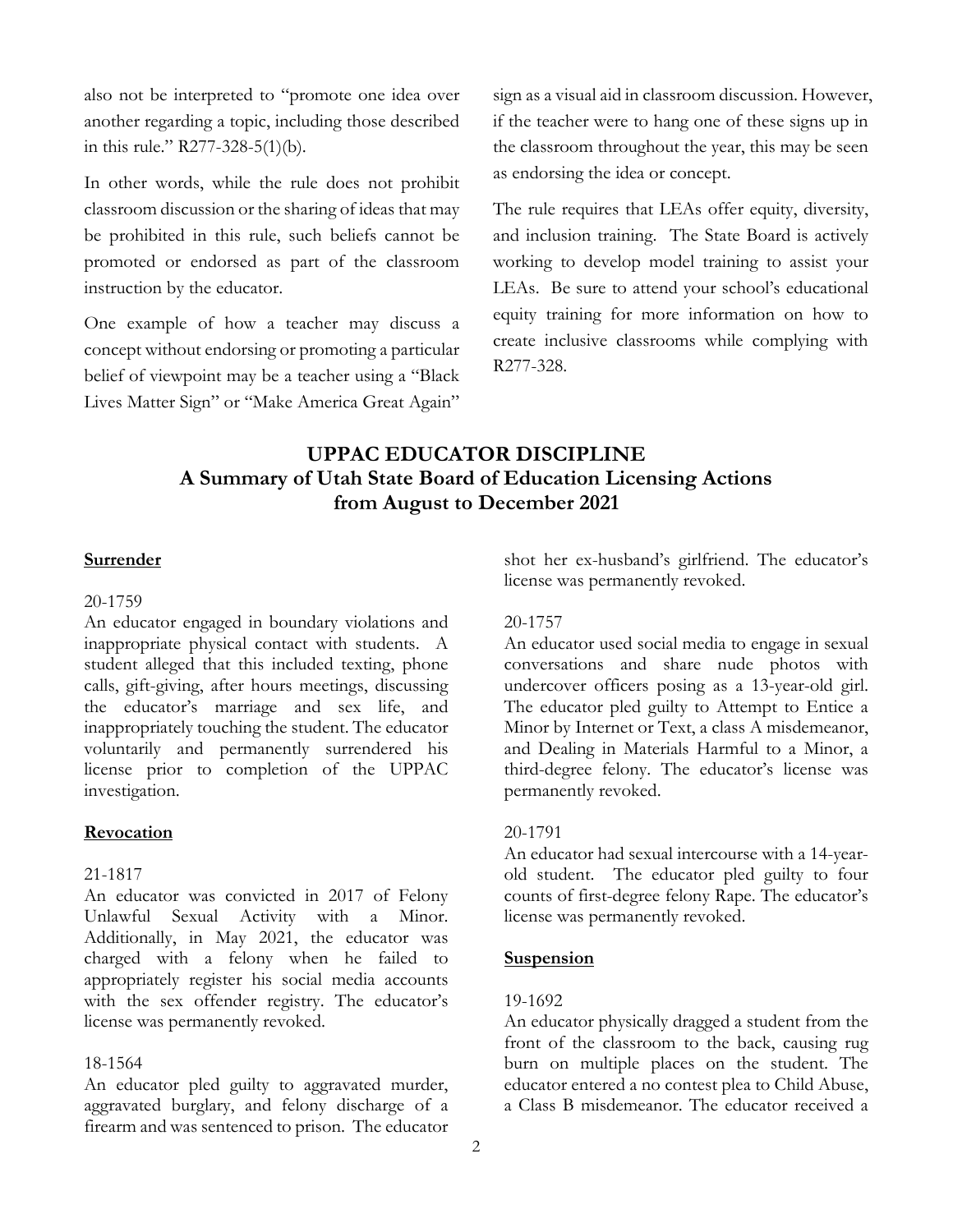minimum one-year suspension of his educator's 20-1787 license. An educator was under the influence of alcohol

communications with students and colleagues. beer cans were found in the bathroom next to her The educator repeatedly discussed her personal life office. The educator's license was suspended for with students and discussed inappropriate matters no less than five years by default order. with colleagues within earshot of students. The educator was also convicted of misdemeanors in 20-1777 four separate incidents within a six-week period, An educator went to school under the influence of including Consuming Alcohol in Public, a class B alcohol. The educator's BAC was .225. The misdemeanor, Lewdness, a class B misdemeanor educator received a minimum two-year suspension (observed naked in a park), Failure to Stop at the of his educator's license. Command of an Officer, a class A misdemeanor, and Criminal Trespass of a Dwelling, a class A 19-1693 misdemeanor. The educator received a minimum An educator engaged in inappropriate five-year suspension of her educator's license by communications with students over a period of default order. time, after being warned by administration to stop.

convicted child murderer, onto school premises, suspended for no less than one year by default without following check in procedures and allowed order. him befriend and later give a birthday card and treat to an elementary student in her class. The 20-1747 educator's license was suspended for no less than An educator texted a student that he wanted to two years by a default order. cough on coworkers while he was quarantining for

with a former student, including discussion of a educator received a one-year suspension of his sexual fantasy. The educator also crossed educator's license. professional boundaries with the student before she graduated. The educator received a minimum 20-1770 one-year suspension of his educator's license by An educator did not provide truthful information default order.  $\frac{1}{2}$  in his licensing application process. The educator

doctrine, showed LDS church videos, called six-month suspension of his educator's license. students to repentance, and shared his political beliefs. Additionally, he made inappropriate threats 20-1718 to administration during the school-level An educator engaged in inappropriate investigation. The educator's license was communications, both verbally and physically, on suspended for no less than five years by default multiple occasions with female elementary order. students. The educator would sit the students on

while working at school. A portable breath test 20-1758 machine showed .412 BAC on the first test An educator engaged in a pattern of inappropriate and .392 BAC on the second test. Several empty

This included calling a student retarded, making a 20-1781 glib comment on committing suicide, and other An educator brought her ex-father-in-law, a thoughtless remarks. The educator's license was

Covid-19 after traveling outside the country. He 20-1790 also engaged in boundary violations with a student, An educator engaged in several text conversations including letting a student drive his car. The

failed to disclose that his teaching license was 21-1794 suspended in another jurisdiction in response to During class time, an educator taught religious more than one question. The educator received a

his lap and hold their hands while giving instruction. One student alleged that the educator touched her bottom but wasn't sure if it was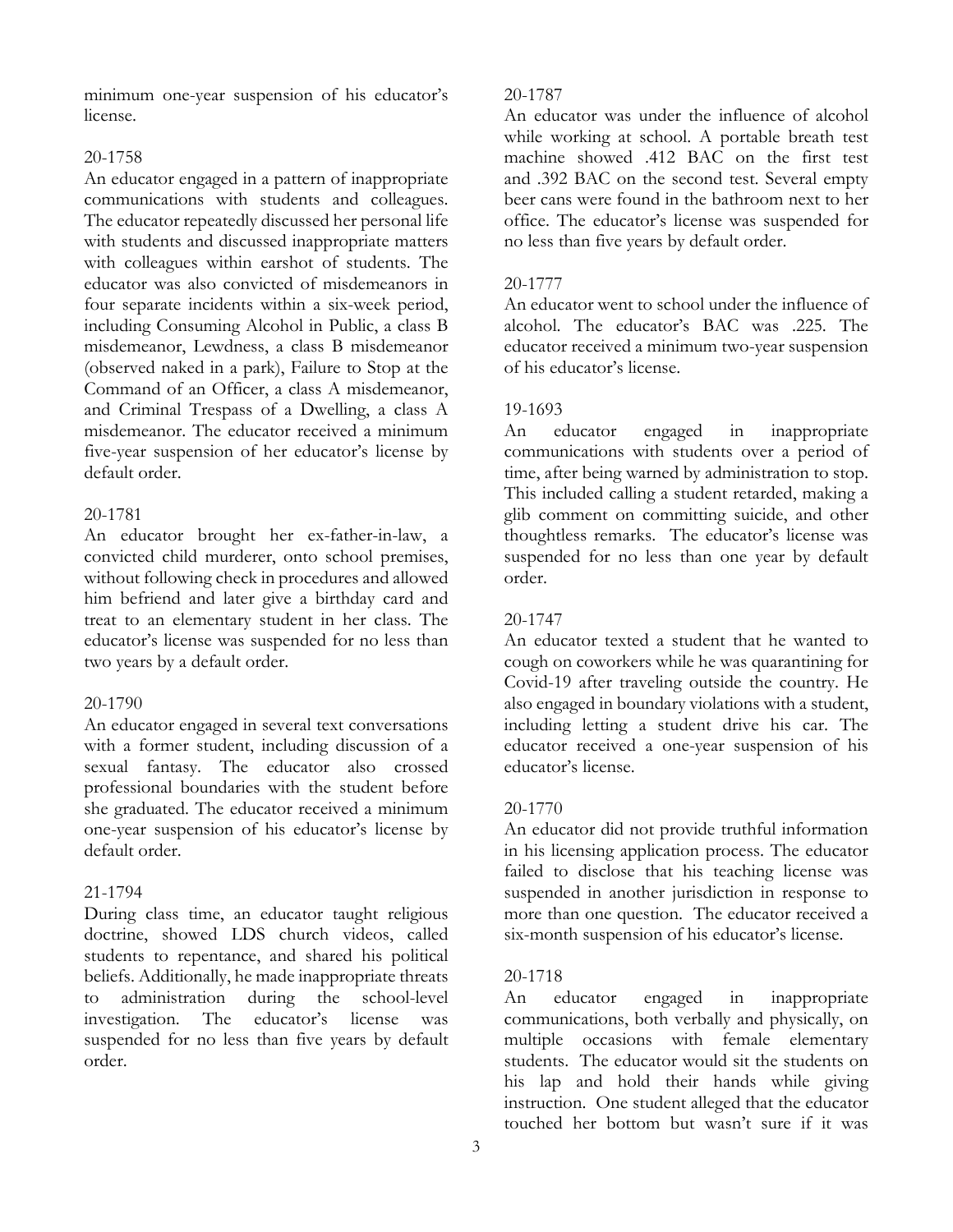intentional. The educator received no less than a word for a student when asked, and gave a female two-year suspension by default order. student an unwanted side-hug. The educator

## 20-1762

An educator was intoxicated at work with a BAC 20-1742 of .066. The educator received a minimum one- An educator used an e-cigarette/vape pen on year suspension of her educator's license. numerous occasions in her classroom in the

## 20-1764 21-1805

An administrator discussed his personal life with a An educator engaged in a sexual relationship with parent and PTA member and continued to make an adult prison inmate working as a tutor in her romantic advances towards her after she told him ESL prison classroom. The educator received a she was not interested. The educator received a plea in abeyance to Custodial Sexual Relations, a reprimand. Class A misdemeanor. The educator received a

## 20-1773

An educator went to school with various illegal 21-1809 drugs in her system. The level of impairment could An educator put his hands around the neck of an not be quantified by the school's testing. The emergency room nurse while he was seeking educator received a reprimand. treatment for a mental health crisis. The educator

lot. The educator approached the student and said something like, "I will kick your ass," and made **Letter of Warning** other profane comments." The educator received a reprimand. 21-1818

worker communicated with a student over text allowed another student to ride the bus on the messaging and Snapchat relating to his suicidal front steps as the bus was moving. The educator ideations as well as other topics in his personal life. received a letter of warning She then gave the student three rides home after receiving a three-day suspension from the district 21-EH22 for her previous boundary violations. The educator An educator left students unattended during RISE received a reprimand. testing in the Spring of the 2020-2021 school year.

## 21-1792

An educator was involved in a domestic violence 21-EH19 incident with his ex-wife and receivied criminal An educator posted a video to her "story" on charges relating to the incident. The educator had Facebook of a student's worksheet that showed a prior domestic violence issues. The educator student's name and the word "dick". The educator received a reprimand. included the comment, "Heaven help my 2nd

An educator used inappropriate human biology terms to describe plant biology, spelled the "n"

received a reprimand.

presence of students with severe disabilities. The **Reprimand** educator received a reprimand.

reprimand.

entered into a plea in abeyance to the reduced 20-1779 charge of Aggravated Assault, a class A A student cut off an educator in the school parking misdemeanor. The educator received a reprimand.

A retired educator was working as a bus driver. 20-1782 While dealing with a bus full of unruly students, the Over a period of eight months, a school social educator struck one student with his hand and

The educator received a letter of warning.

graders" and four (4) laughing emojis. The 21-1798 educator received a letter of warning.